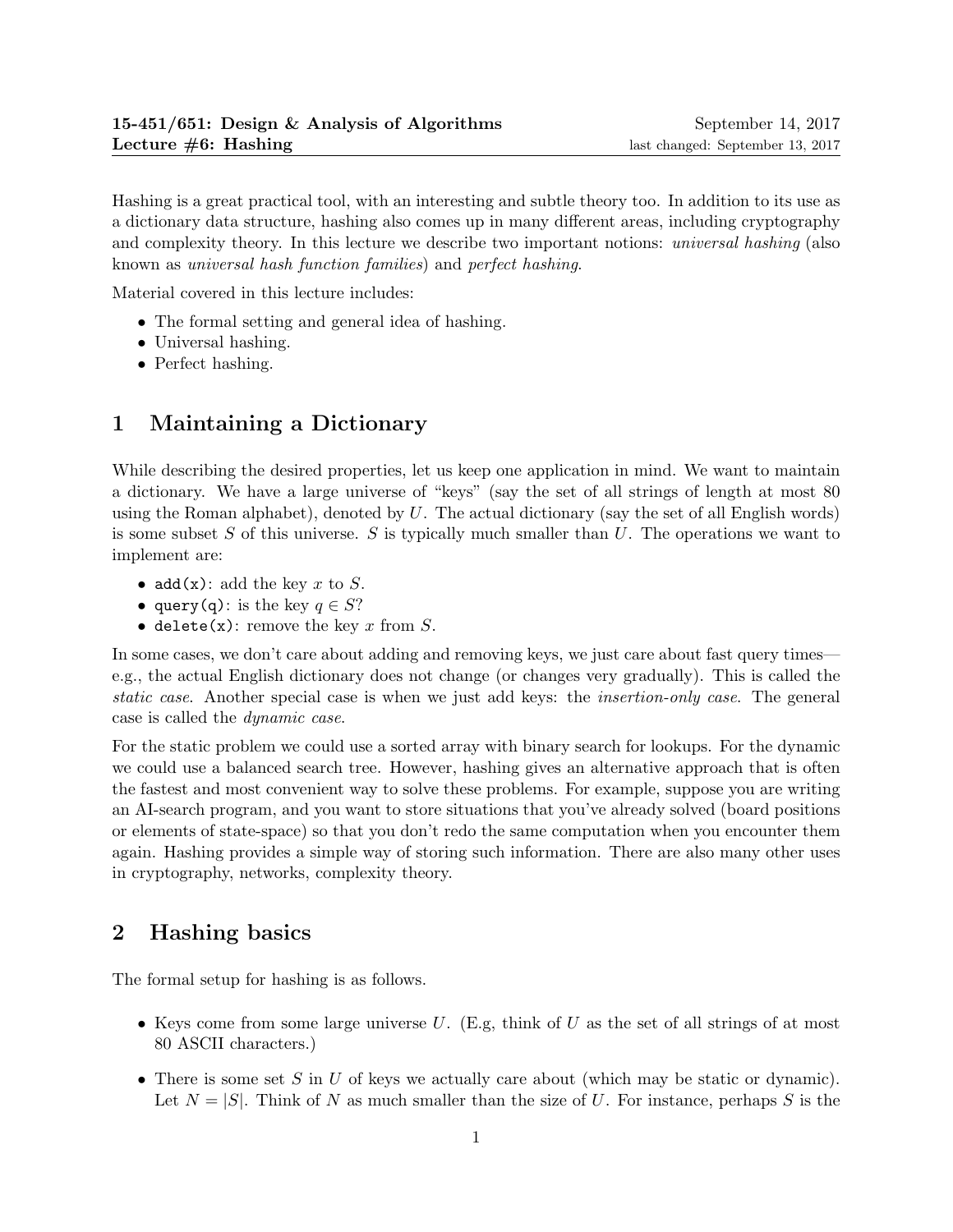set of names of students in this class, which is much smaller than  $128^{80}$ .

- We will perform inserts and lookups by having an array  $A$  of some size  $M$ , and a hash **function**  $h: U \to \{0, \ldots, M-1\}$ . Given an element x, the idea of hashing is we want to store it in  $A[h(x)]$ . Note that if U was small (like 2-character strings) then you could just store x in  $A[x]$  like in bucketsort. The problem is that U is big: that is why we need the hash function.
- We need a method for resolving collisions. A *collision* is when  $h(x) = h(y)$  for two different keys x and y. For this lecture, we will handle collisions by having each entry in  $A$  be a linked list. There are a number of other methods, but for the issues we will be focusing on here, this is the cleanest. This method is called separate chaining. To insert an element, we just put it at the top of the list. If h is a good hash function, then our hope is that the lists will be small.

One great property of hashing is that all the dictionary operations are incredibly easy to implement. To perform a lookup of a key x, simply compute the index  $i = h(x)$  and then walk down the list at  $A[i]$  until you find it (or walk off the list). To insert, just place the new element at the top of its list. To delete, one simply has to perform a delete operation on the associated linked list. The question we now turn to is: what do we need for a hashing scheme to achieve good performance?

Desired properties: The main desired properties for a good hashing scheme are:

- 1. The keys are nicely spread out so that we do not have too many collisions, since collisions affect the time to perform lookups and deletes.
- 2.  $M = O(N)$ : in particular, we would like our scheme to achieve property (1) without needing the table size  $M$  to be much larger than the number of elements  $N$ .
- 3. The function  $h$  is fast to compute. In our analysis today we will be viewing the time to compute  $h(x)$  as a constant. However, it is worth remembering in the back of our heads that h shouldn't be too complicated, because that affects the overall runtime.

Given this, the time to lookup an item x is  $O(\text{length of list } A[h(x)])$ . The same is true for deletes. Inserts take time  $O(1)$  no matter what the lengths of the lists. So, we want to be able to analyze how big these lists get.

**Basic intuition:** One way to spread elements out nicely is to spread them *randomly*. Unfortunately, we can't just use a random number generator to decide where the next element goes because then we would never be able to find it again. So, we want  $h$  to be something "pseudorandom" in some formal sense.

We now present some bad news, and then some good news.

Claim 1 (Bad news) For any hash function h, if  $|U| \geq (N-1)M+1$ , there exists a set S of N elements that all hash to the same location.

**Proof:** by the pigeon-hole principle. In particular, to consider the contrapositive, if every location had at most  $N-1$  elements of U hashing to it, then U could have size at most  $M(N-1)$ .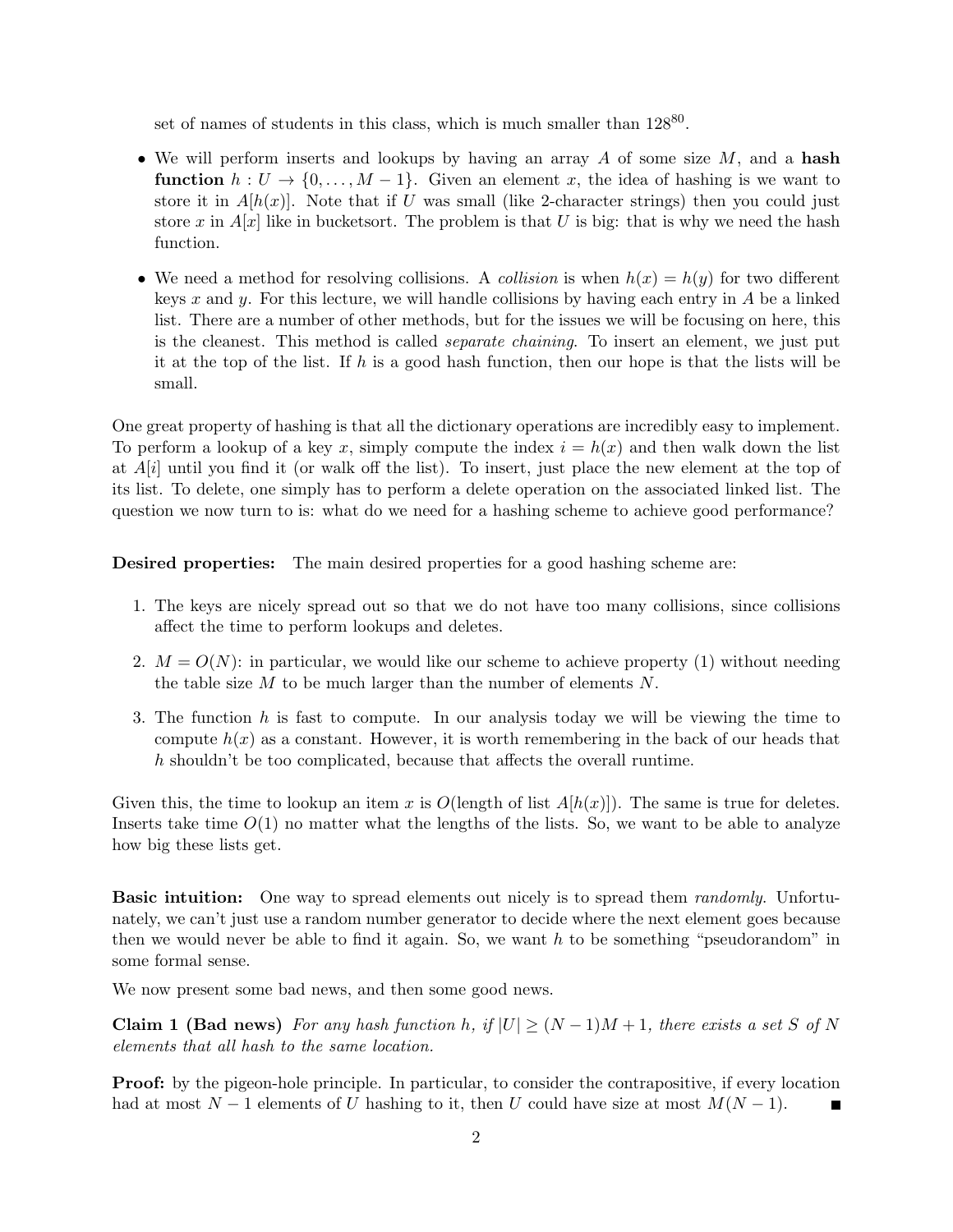So, this is partly why hashing seems so mysterious — how can one claim hashing is good if for any hash function you can come up with ways of foiling it? One answer is that there are a lot of simple hash functions that work well in practice for typical sets S. But what if we want to have a good worst-case guarantee?

#### 2.1 A Key Idea

Here is a key idea: let's use randomization in our *construction* of h, in analogy to randomized quicksort. (The function h itself will be a deterministic function, of course). What we will show is that for any sequence of insert and lookup operations (we won't need to assume the set S of elements inserted is random), if we pick h in this probabilistic way, the performance of h on this sequence will be good in expectation. So, this is the same kind of guarantee as in randomized quicksort or treaps. In particular, this is idea of universal hashing.

Once we develop this idea, we will use it for an especially nice application called "perfect hashing".

### 3 Universal Hashing

**Definition 2** A randomized algorithm H for constructing hash functions  $h: U \rightarrow \{0, \ldots, M-1\}$ is universal if for all  $x \neq y$  in U, we have

<span id="page-2-0"></span>
$$
\Pr_{h \leftarrow H}[h(x) = h(y)] \le 1/M. \tag{1}
$$

We also say that a set  $H$  of hash functions is a **universal hash function family** if the procedure "choose  $h \in H$  at random" is universal. (Here we are identifying the set of functions with the uniform distribution over the set.)

Make sure you understand the definition! This condition must hold for every pair of distinct keys  $x \neq y$ , and the randomness is over the choice of the actual hash function h from the set H.

Here's an equivalent way of looking at this. First, count the number of hash functions in  $H$  that cause a and b to collide. This is

$$
|\{h \in H \mid h(a) = h(b)\}|.
$$

Divide this number by  $|H|$ , the number of hash functions. This is the probability on the left hand side of [\(1\)](#page-2-0). So, to show universality you want

$$
\frac{|\{h \in H \mid h(a) = h(b)\}|}{|H|} \le \frac{1}{M}
$$

for every  $a \neq b \in U$ .

Here are some examples and exercises to help you become comfortable with the definition.

**Example 1:** The following three hash families with hash functions mapping the set  $\{a, b\}$  to  $\{0, 1\}$  are universal, because at most  $1/M$  of the hash functions in them cause a and b to collide, were  $M = \{0, 1\}$ .

|                                                                                  |  |       | $\boldsymbol{a}$ |  |                                                                             | $\overline{a}$                                 | $\boldsymbol{b}$ |
|----------------------------------------------------------------------------------|--|-------|------------------|--|-----------------------------------------------------------------------------|------------------------------------------------|------------------|
| $\begin{array}{c c c c c} \hline \quad & a \\ \hline \quad & a \end{array}$      |  |       |                  |  | $h_1$                                                                       | $\begin{vmatrix} 0 & 0 \\ 0 & 0 \end{vmatrix}$ |                  |
| $\begin{array}{ c c c } \hline h_1 & 0 & 0 \\ h_2 & 0 & 1 \\ \hline \end{array}$ |  | $h_1$ |                  |  |                                                                             |                                                |                  |
|                                                                                  |  | $h_2$ | $\parallel$ 1 0  |  | $\begin{array}{c cc} h_1 & 0 & 0 \\ h_2 & 1 & 0 \\ h_3 & 0 & 1 \end{array}$ |                                                |                  |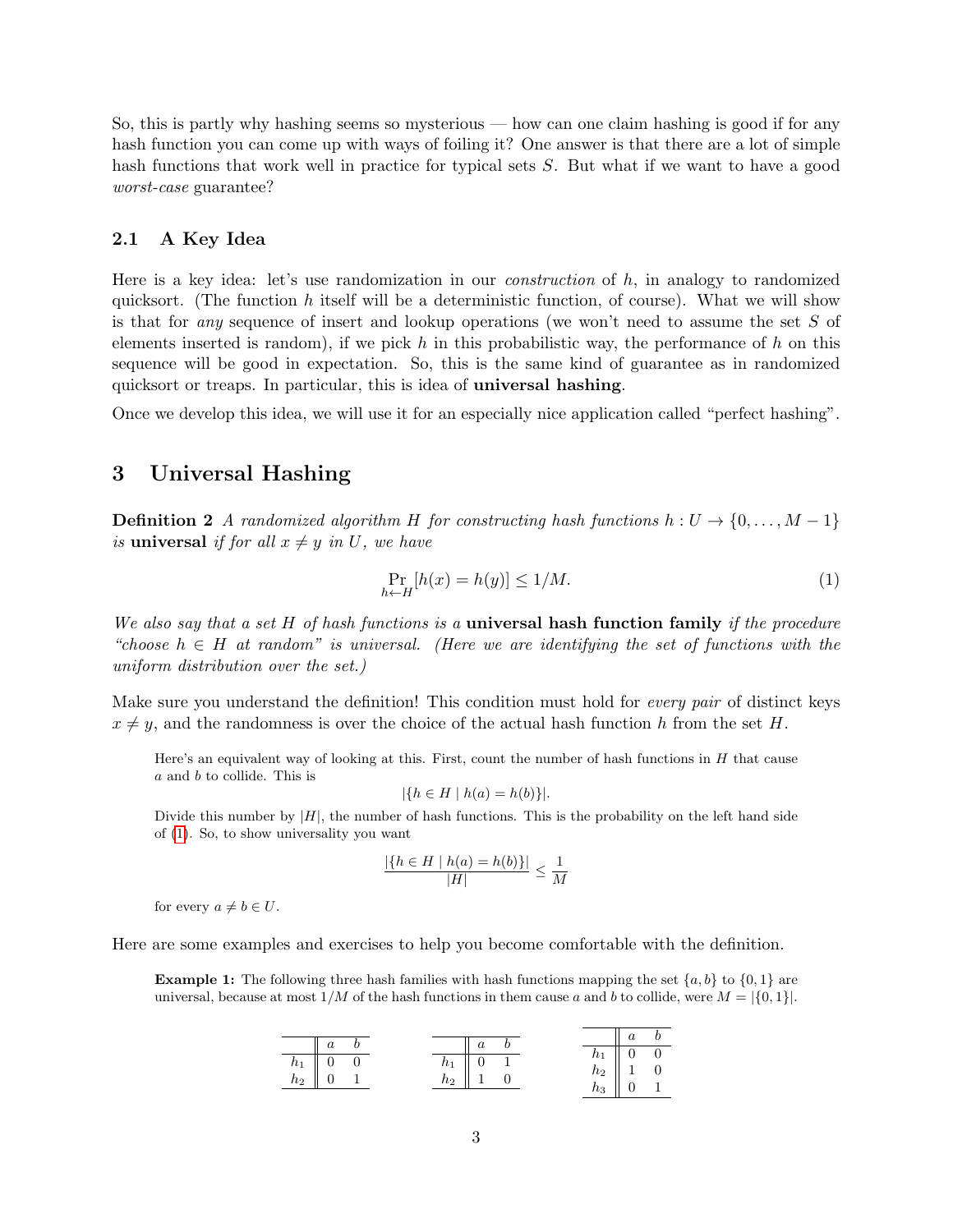On the other hand, this next two hash families are not, since  $a$  and  $b$  collide with probability more than  $1/M = 1/2$ .

|                    |  | $n_1$ |   | U |   |
|--------------------|--|-------|---|---|---|
| $\frac{h_1}{h_1}$  |  | $h_2$ | м |   | U |
| $\scriptstyle n_3$ |  | nз    |   |   |   |

Here's another example of hash function family that is universal, with  $M = |\{0, 1, 2\}|$ :

|             | $\boldsymbol{a}$ | с |                    |
|-------------|------------------|---|--------------------|
| $h_0$       |                  | ∩ | $\leftarrow$ Note! |
| $h_1$       |                  |   |                    |
| $\bar{h}_2$ |                  | ∩ |                    |
| h3          |                  |   |                    |

Note that the universal family can have some bad hash functions in it (here  $h_0$ ) so long as the family is large enough that the probability of picking those bad functions is small.

### 3.1 Using Universal Hashing

<span id="page-3-0"></span>**Theorem 3** If H is universal, then for any set  $S \subseteq U$  of size N, for any  $x \in U$  (e.g., that we might want to lookup), if we construct h at random according to  $H$ , the expected number of collisions between x and other elements in S is at most  $N/M$ .

**Proof:** Each  $y \in S$  ( $y \neq x$ ) has at most a 1/M chance of colliding with x by the definition of "universal". So,

- Let the random variable  $C_{xy} = 1$  if x and y collide and 0 otherwise.
- Let  $C_x$  be the r.v. denoting the total number of collisions for x. So,  $C_x = \sum_{y \in S, y \neq x} C_{xy}$ .
- We know  $E[C_{xy}] = Pr(x \text{ and } y \text{ collide}) \leq 1/M$ .
- So, by linearity of expectation,  $E[C_x] = \sum_y E[C_{xy}] < N/M$ .

We now immediately get the following corollary.

**Corollary 4** If H is universal then for any **sequence** of L insert, lookup, and delete operations in which there are at most M elements in the system at any one time, the expected total cost of the L operations for a random  $h \in H$  is only  $O(L)$  (viewing the time to compute h as constant).

**Proof:** For any given operation in the sequence, its expected cost is constant by Theorem [3,](#page-3-0) so the expected total cost of the L operations is  $O(L)$  by linearity of expectation.

#### 3.2 Constructing a universal hash family: the matrix method

Can we actually construct a universal H? If not, this this is all pretty vacuous. Luckily, the answer is yes.

Let's say keys are u-bits long. Say the table size  $M$  is power of 2, so an index is m-bits long with  $M = 2^m$ . What we will do is pick A to be a random m-by-u 0/1 matrix, and define  $h(x) = Ax$ , where we do addition mod 2. These matrices are short and fat. For instance: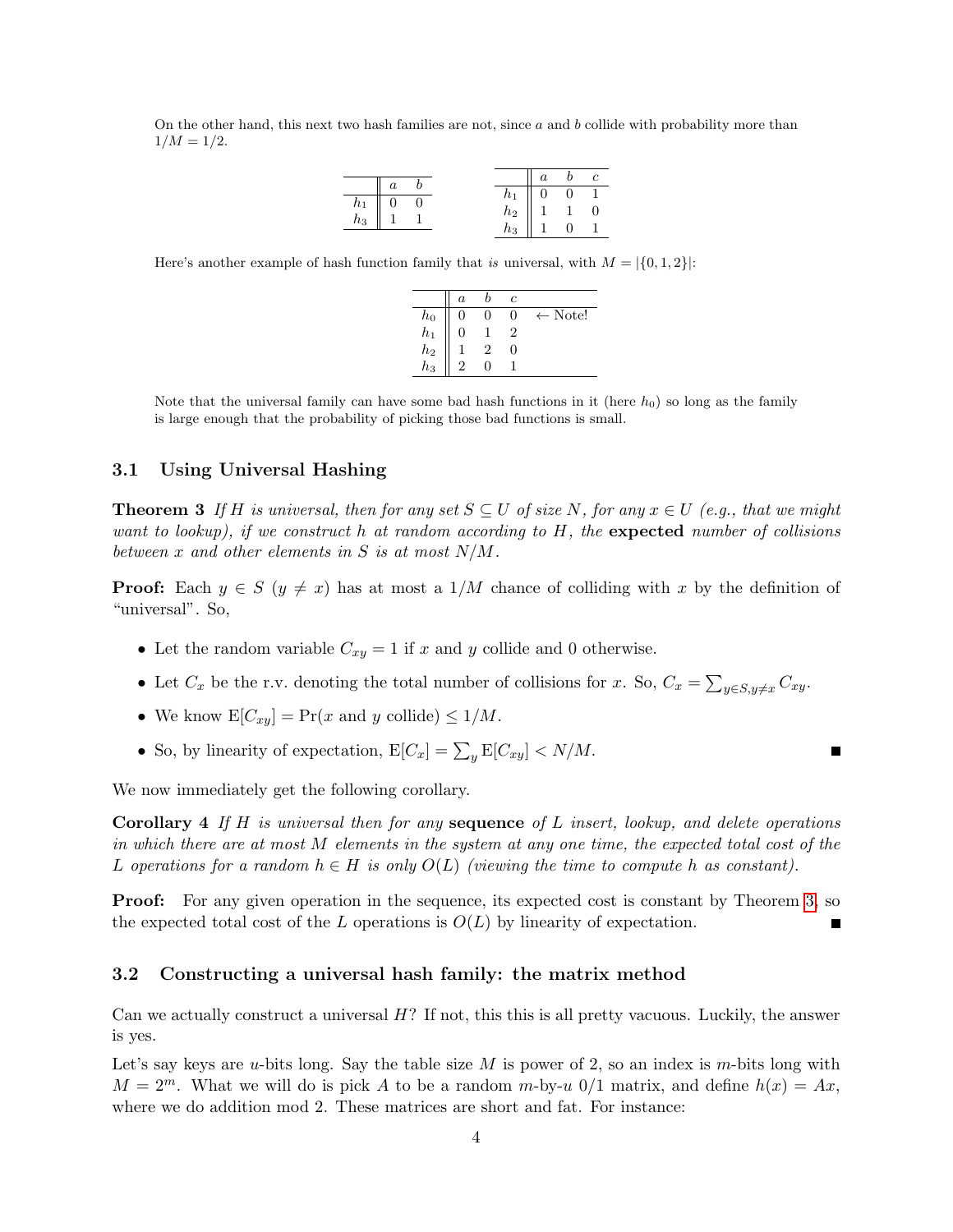

Claim 5  $For x \neq y$ ,  $Pr_h[h(x) = h(y)] = 1/M = 1/2^m$ .

**Proof:** First of all, what does it mean to multiply h by x? We can think of it as adding some of the columns of h (doing vector addition mod 2) where the 1 bits in x indicate which ones to add.

Now, take an arbitrary pair of keys x, y such that  $x \neq y$ . They must differ someplace, so say they differ in the *i*th coordinate and for concreteness say  $x_i = 0$  and  $y_i = 1$ . Imagine we first choose all of h but the ith column. Over the remaining choices of ith column,  $h(x)$  is fixed. However, each of the  $2^m$  different settings of the *i*th column gives a different value of  $h(y)$  (in particular, every time we flip a bit in that column, we flip the corresponding bit in  $h(y)$ ). So there is exactly a  $1/2^m$ chance that  $h(x) = h(y)$ . П

There are other methods to construct universal hash families based on multiplication modulo primes as well (see Section [3.3\)](#page-4-0).

One last note: there is a closely-related concept called an " $\ell$ -universal" or " $\ell$ -wise-independent" hash function. A hash function family is  $\ell$ -universal if for every set of  $\ell$  distinct keys  $x_1, x_2, \ldots, x_\ell$ and every set of  $\ell$  values  $v_1, v_2, \ldots, v_\ell \in \{0, \ldots, M - 1\}$ , we have

$$
\Pr_{h \leftarrow H}[h(x_1) = v_1 \text{ AND } h(x_2) = v_2 \text{ AND } \dots \text{ AND } h(x_\ell) = v_\ell] = 1/M^{\ell}.
$$

It is easy to see that if H is 2-universal then it is universal. Note that the above matrix-based hash family was not 2-universal since the hash functions all mapped 0 to 0.

**Exercise 1:** Show that if we choose  $A \in \{0,1\}^{m \times u}$  and  $b \in \{0,1\}^m$  independently and uniformly at random, then the hash family  $h(x) = Ax + b$  is 2-universal.

#### <span id="page-4-0"></span>3.3 Another method for universal hashing

Here is another method for constructing universal hash functions that is a bit more efficient than the matrix method given earlier.

In the matrix method, we viewed the key as a vector of bits. In this method, we will instead view the key x as a vector of integers  $[x_1, x_2, \ldots, x_k]$  with the only requirement being that each  $x_i$  is in the range  $\{0, 1, \ldots, M-1\}$ . For example, if we are hashing strings of length k, then  $x_i$  could be the ith character (assuming our table size is at least 256) or the ith pair of characters (assuming our table size is at least  $65536$ . Furthermore, we will require our table size M to be a prime number. To select a hash function h we choose k random numbers  $r_1, r_2, \ldots, r_k$  from  $\{0, 1, \ldots, M-1\}$  and define:

$$
h(x) = r_1x_1 + r_2x_2 + \ldots + r_kx_k \mod M.
$$

The proof that this method is universal follows the exact same lines as the proof for the matrix method. Let x and y be two distinct keys. We want to show that  $Pr_h[h(x) = h(y)] \le 1/M$ . Since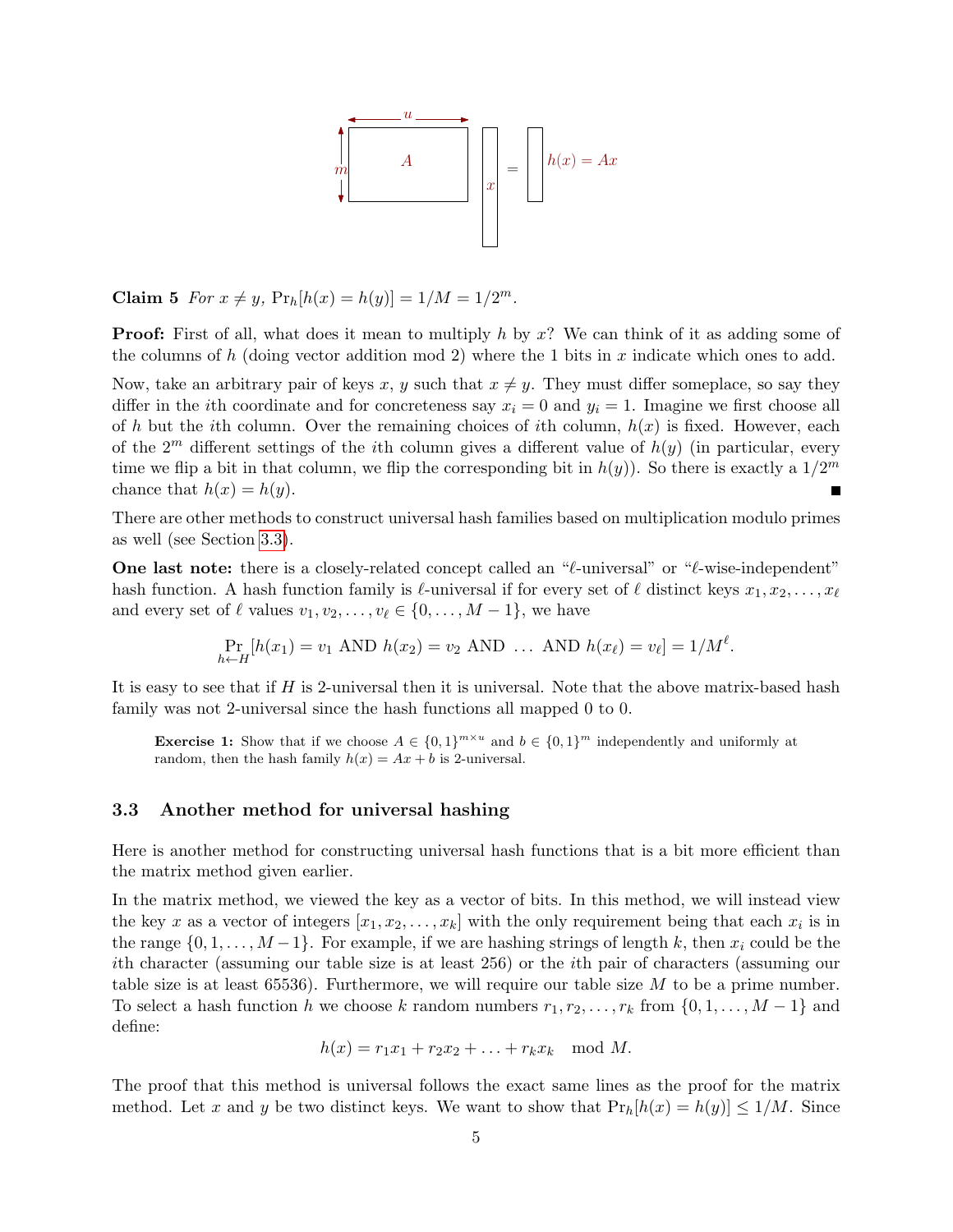$x \neq y$ , it must be the case that there exists some index i such that  $x_i \neq y_i$ . Now imagine choosing all the random numbers  $r_j$  for  $j \neq i$  first. Let  $h'(x) = \sum_{j \neq i} r_j x_j$ . So, once we pick  $r_i$  we will have  $h(x) = h'(x) + r_i x_i$ . This means that we have a collision between x and y exactly when  $h'(x) + r_i x_i = h'(y) + r_i y_i \mod M$ , or equivalently when

$$
r_i(x_i - y_i) = h'(y) - h'(x) \mod M.
$$

Since M is prime, division by a non-zero value mod M is legal (every integer between 1 and  $M-1$ has a multiplicative inverse modulo  $M$ ), which means there is exactly one value of  $r_i$  modulo M for which the above equation holds true, namely  $r_i = (h'(y) - h'(x))/(x_i - y_i) \mod M$ . So, the probability of this occuring is exactly 1/M.

### 4 Perfect Hashing

The next question we consider is: if we fix the set  $S$  (the dictionary), can we find a hash function h such that all lookups are constant-time? The answer is yes, and this leads to the topic of perfect hashing. We say a hash function is **perfect** for S if all lookups involve  $O(1)$  work. Here are now two methods for constructing perfect hash functions for a given set S.

### 4.1 Method 1: an  $O(N^2)$ -space solution

Say we are willing to have a table whose size is quadratic in the size  $N$  of our dictionary  $S$ . Then, here is an easy method for constructing a perfect hash function. Let H be universal and  $M = N^2$ . Then just pick a random h from H and try it out! The claim is there is at least a  $50\%$  chance it will have no collisions.

**Claim 6** If H is universal and  $M = N^2$ , then  $Pr_{h \leftarrow H}(\text{no collisions in } S) \geq 1/2$ .

#### Proof:

- How many pairs  $(x, y)$  in S are there? Answer:  $\binom{N}{2}$
- For each pair, the chance they collide is  $\leq 1/M$  by definition of "universal".
- So, Pr(exists a collision)  $\leq \binom{N}{2}/M < 1/2$ .

This is like the other side to the "birthday paradox". If the number of days is a lot more than the number of people squared, then there is a reasonable chance no pair has the same birthday.

So, we just try a random h from H, and if we got any collisions, we just pick a new h. On average, we will only need to do this twice. Now, what if we want to use just  $O(N)$  space?

#### 4.2 Method 2: an  $O(N)$ -space solution

The question of whether one could achieve perfect hashing in  $O(N)$  space was a big open question for some time, posed as "should tables be sorted?" That is, for a fixed set, can you get constant lookup time with only linear space? There was a series of more and more complicated attempts, until finally it was solved using the nice idea of universal hash functions in 2-level scheme.